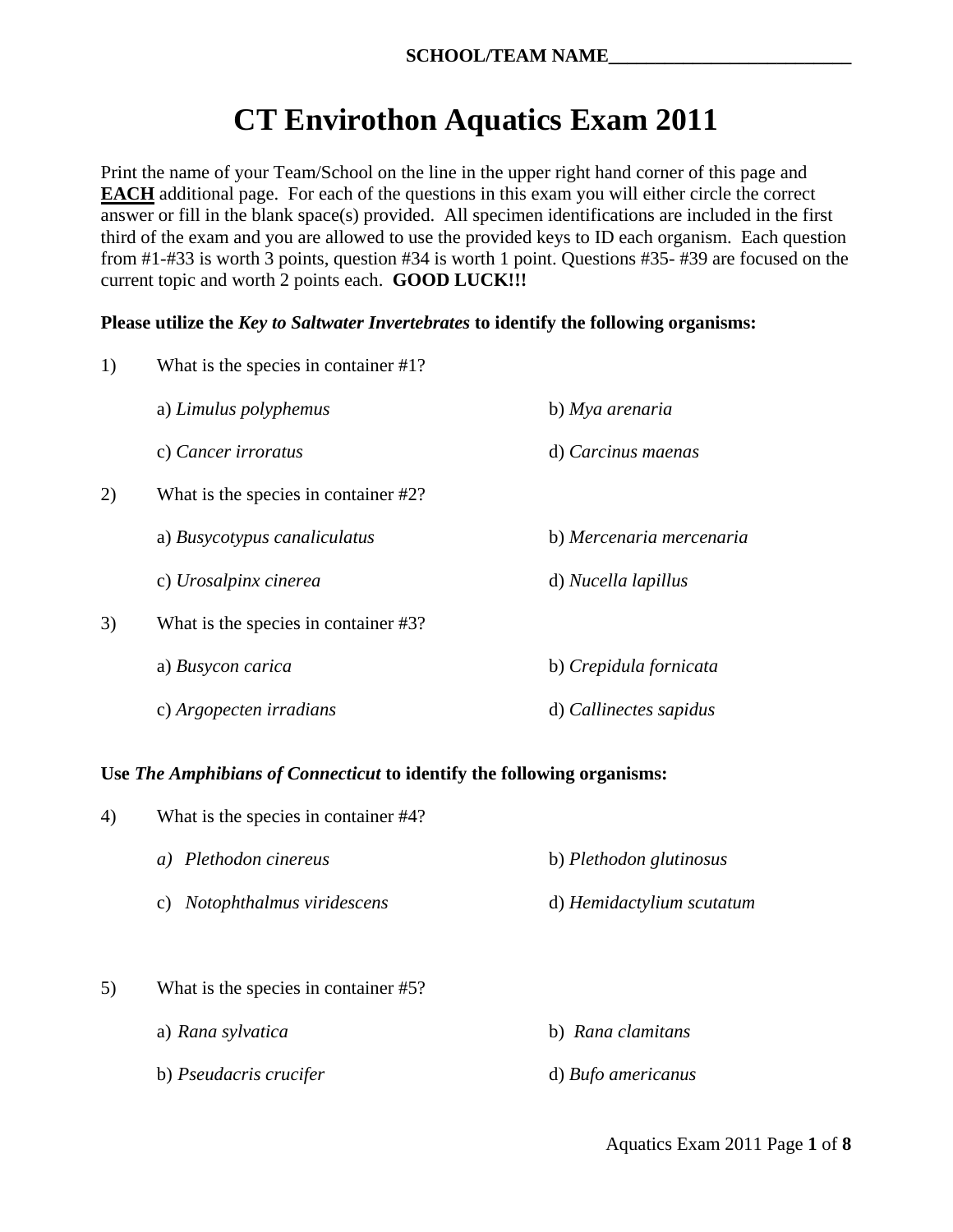### **Use the** *Connecticut Fish Key* **to identify the following organisms:**

| 6) | What is the species in container #6? |                        |  |
|----|--------------------------------------|------------------------|--|
|    | a) Apeltes quadracus                 | b) Pungitius pungitius |  |
|    | c) Trinectes maculatus               | d) Perca flavescens    |  |
| 7) | What species is in container #7?     |                        |  |
|    | a) Micropterus salmoides             | b) Cottidae            |  |
|    | c) Esox americanus                   | d) Anguilla rostrata   |  |
| 8) | What is the species in container #8? |                        |  |
|    | a) Apeltes quadracus                 | b) Fundulus majalis    |  |
|    | c) Notemigonus crysoleucus           | d) Lepomis macrochirus |  |

#### **Use the** *Freshwater Mussels of CT Guide* **for the following shell:**

| 9) | What species is the shell #9? |                         |  |
|----|-------------------------------|-------------------------|--|
|    | a) Anodonta implicata         | b) Dreissena polymorpha |  |
|    | c) Ligumia nasuta             | d) Alasmidonta undulata |  |

## **Use the** *Guide to Riffle Dwelling Macroinvertebrates* **for the following organisms:**

| 10) | What is the family in vial $# 10$ ? |                        |  |
|-----|-------------------------------------|------------------------|--|
|     | a) Psephenidae                      | b) Isthisonthetestidae |  |
|     | c) Perlidae                         | d) Pyralidae           |  |
| 11) | What is the family in vial #11?     |                        |  |
|     | a) Taeniopterygidae                 | b) Gomphidae           |  |
|     | c) Tipulidae                        | d) Decapoda            |  |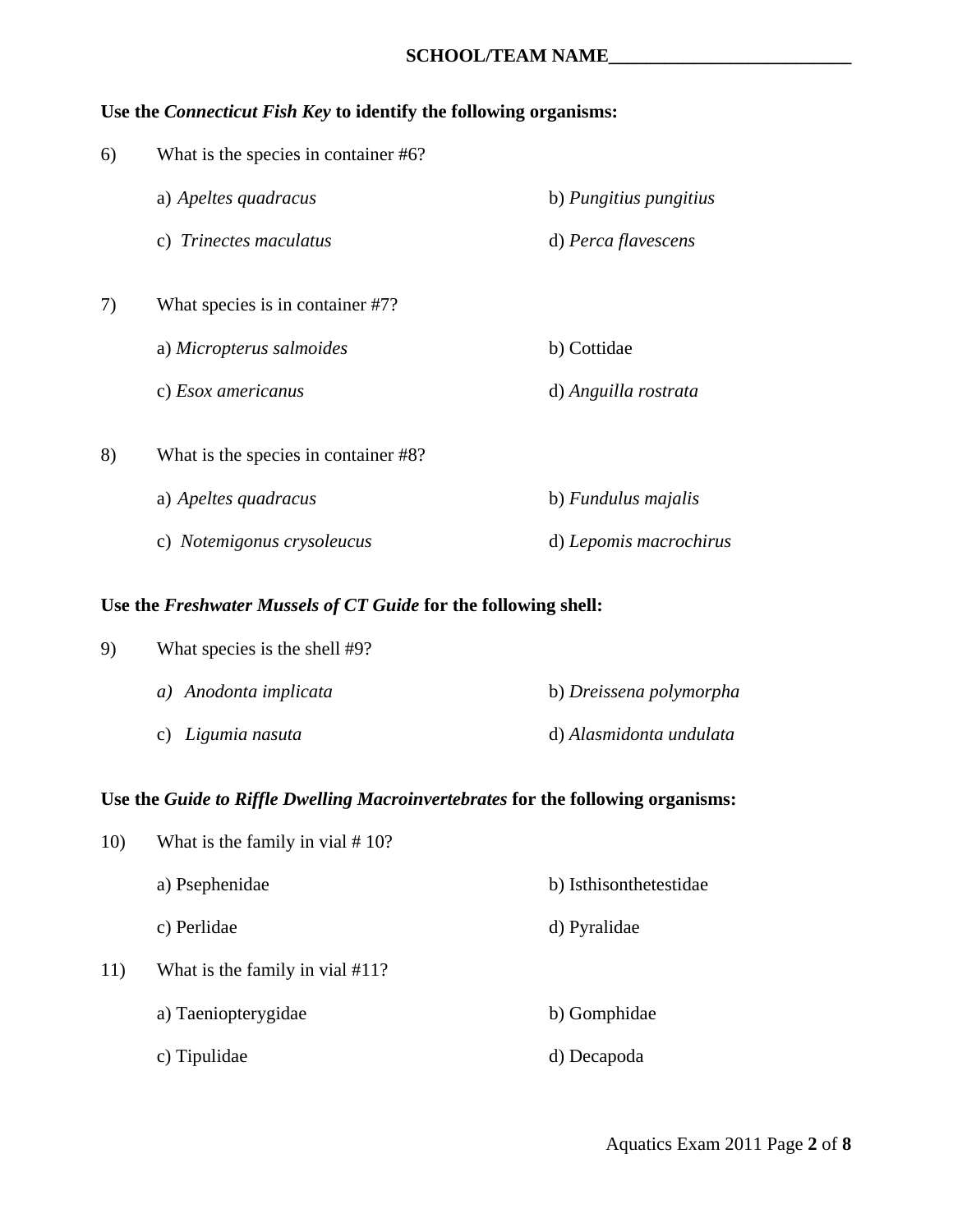#### **SCHOOL/TEAM NAME\_\_\_\_\_\_\_\_\_\_\_\_\_\_\_\_\_\_\_\_\_\_\_\_\_\_**

#### **Use the** *Invasive Aquatic Plants in CT Guide* **for the following plant:**

12) What is the plant in container #12?

| a) Egeria densa | b) Trapa natans |
|-----------------|-----------------|
| c) Najas minor  | d) Ulva lactuca |

**For the remaining questions on the exam, no ID guides or other reference materials may be used, unless indicated. All questions come directly from the materials posted on the CT Envirothon website and are referenced for your future learning. Please ask station leaders if you have any specific questions as you work through the exam.** 

13) As your high school community service project, you and your classmates have decided to perform a fish habitat improvement project in a stream in your town. The stream is classified as a trout maintenance area, so all of you decide creating or enhancing trout spawning beds will be the focus. Trout require the following habitat to spawn *(Extension Notes: Improving Fish Habitat pg 2*):

a) Seasonally flooded marshes and wetlands near grassy hummocks

b) Cobble-rubble in fast-flowing streams or wind-exposed shoals of lakes

c) Stream channels or riffle areas with clean gravel-cobble substrate

d) Pea gravel in shallow littoral areas

14) \_\_\_\_\_\_\_\_\_\_\_\_ reduces or essentially eliminates the effectiveness of a vegetated buffer for storm water management. *(Vegetated Buffer Fact Sheet pg 2)* 

a) Non-point source flow b) Concentrated flow c) Sheet flow d) Low flow

15) Households served by septic systems should have them professionally inspected and pumped every\_\_\_\_\_\_\_\_\_\_\_\_. (*USEPA Protecting Water Quality from Urban Runoff pg. 2*)

a) 1 - 2 months b) 6 - 12 months c) 3 - 5 years d) 10 - 15 years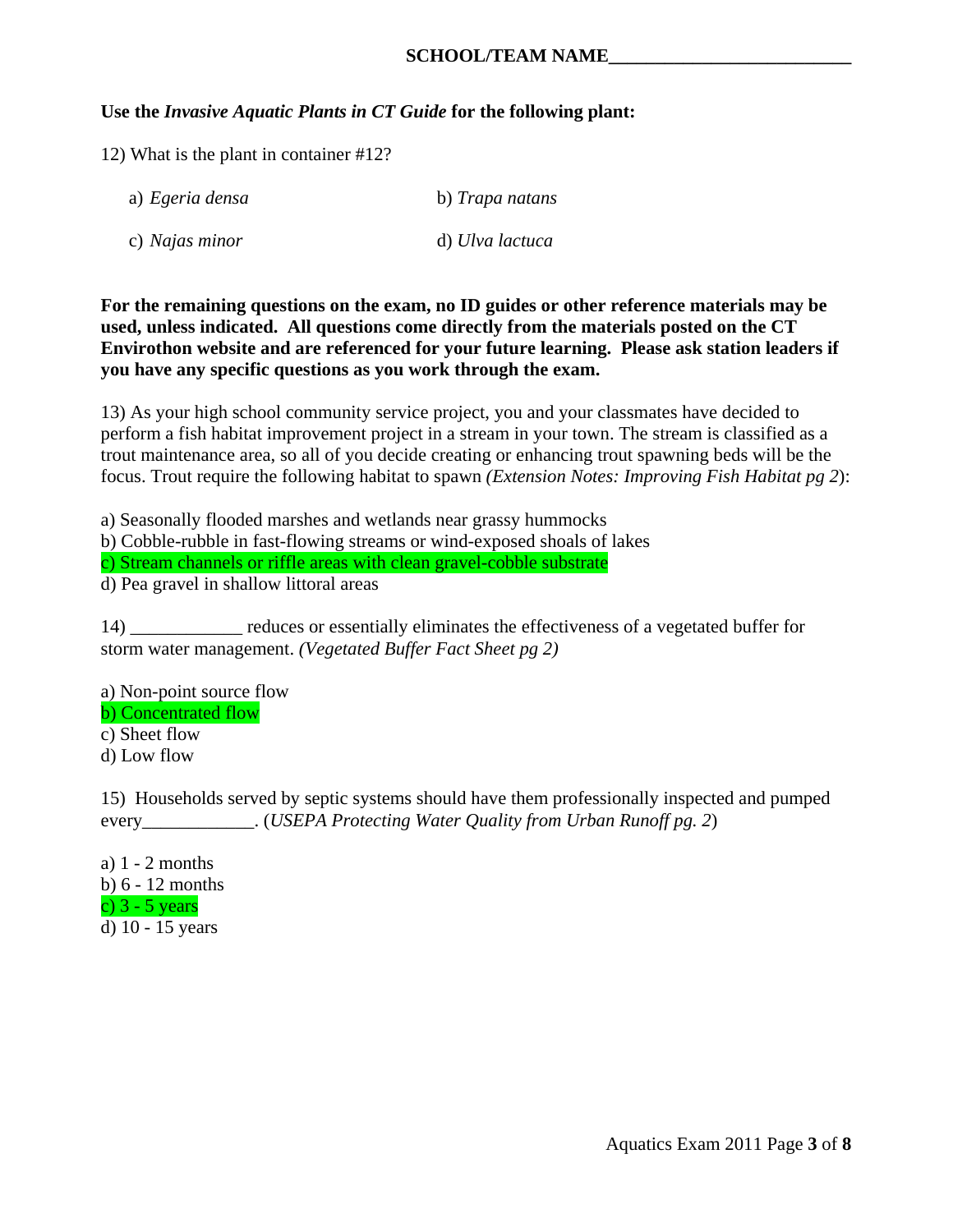**\_\_\_\_\_\_\_\_\_\_**

**\_\_\_\_\_\_\_\_\_\_\_**

**\_\_\_\_\_\_**

Use the following Figure to complete the next two questions, A pre-development groundwater system is within a state of dynamic equilibrium (Figure A). A well is installed (Figure B) pumping at a continuous rate  $(Q1)$ .



16) What is the resulting effect of the well installation on the groundwater system? (*USGS Circular 1139 pg. 15*)

- a) A new state of dynamic equilibrium will be achieved, inflow to the groundwater system from recharge will equal outflow to the stream plus the withdrawal from the well.
- b) Inflow to the groundwater system from recharge will exceed outflow to the stream plus the withdrawal from the well.
- c) Outflow to the stream plus the withdrawal from the well will exceed the inflow from the groundwater system from recharge.
- d) The well will withdraw all water from the groundwater system.

17) What level of effect will surface water quality have on the quality of groundwater withdrawn from the well in the system depicted in Figure B? (*USGS Circular 1139 pg. 14*)

- a) Groundwater quality is always affected by surface water quality of adjacent streams.
- b) The groundwater divide identified in the Figure indicates that surface water quality will have minimal effect on groundwater quality in this system.
- c) Surface water quality never impacts groundwater quality in any groundwater system.
- d) The groundwater quality will directly reflect surface water quality.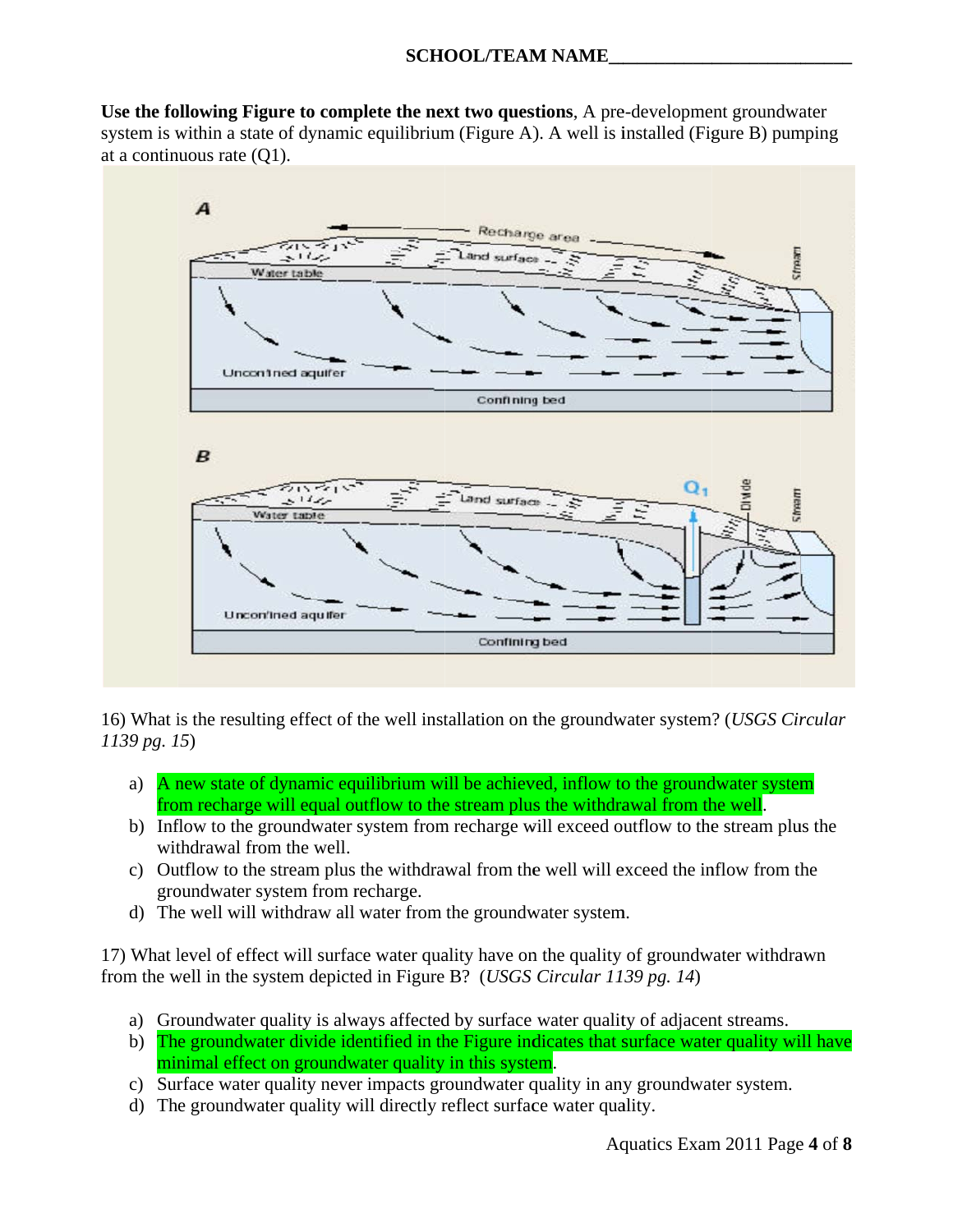18) Which of the following is an example of a **Chemical** control method that can provide effective means of controlling invasive aquatic plants? *(Invasive Aquatic Plants pg 3)* 

a) Use *Galerucella* leaf-feeding beetles to control purple loosestrife

b) Dewater a small pond over the winter to freeze, dry, and burn invasive plants

c) Use a harvester to remove plants from the water and cut up vegetation

d) Spot application of 2,4-D, an herbicide, on patches of invasive milfoil

19) What behavioral adaptation of benthic macroinvertebrates would you **NOT** expect to observe in a riffle habitat? *(River Watch Macro Guide pg 8)* 

a) skaters

b) clingers

c) swimmers

d) sprawlers

20) You collect a benthic invertebrate sample, and find your sample contains 35% worms, 35% midges, and 30% caddisflies (primarily Hydopshycidae). What would you predict the local stream quality to be based on the benthic invertebrate community composition? *(River Watch Macro Guide pg 12)*

a) Pristine and healthy

b) Moderately degraded, most likely from organic material

c) Moderately degraded by a range of pollutants

d) Seriously degraded

21) In March 2011, CTDEP announced that Didymo was identified in the Farmington River. Which of the following is NOT one of the suggested methods individuals recreating in the waterway can use to avoid spreading the highly invasive algae? *(Didymo Sheet guide pg 1)* 

a) Check for clumps of algae and sediment, remove them and leave them at the site.

b) Leave items until dry to the touch; continue to dry for at least an additional 48 hours.

c) Pick up all algae visible and transport it home for disposal

d) Soak all gear for at least one minute in 2% bleach solution or 5% solution of detergent or salt.

**Please choose the correct term directly from the options listed in the adjacent text box. Not all choices will be used.** *(What Happens to Water pg, 6-7)* 

The water budget identifies that water entering a watershed through precipitation equals the amount of water leaving the system through: Precipitation =

 $+$ 



- 23) Groundwater <u>recharge</u> +
- 24) evapotranspiration

| -runoff                 | -erosion       |
|-------------------------|----------------|
| -consumption -discharge |                |
| -evapotranspiration     |                |
| -recharge               | -infiltration  |
| -storage                | -precipitation |

Aquatics Exam 2011 Page **5** of **8**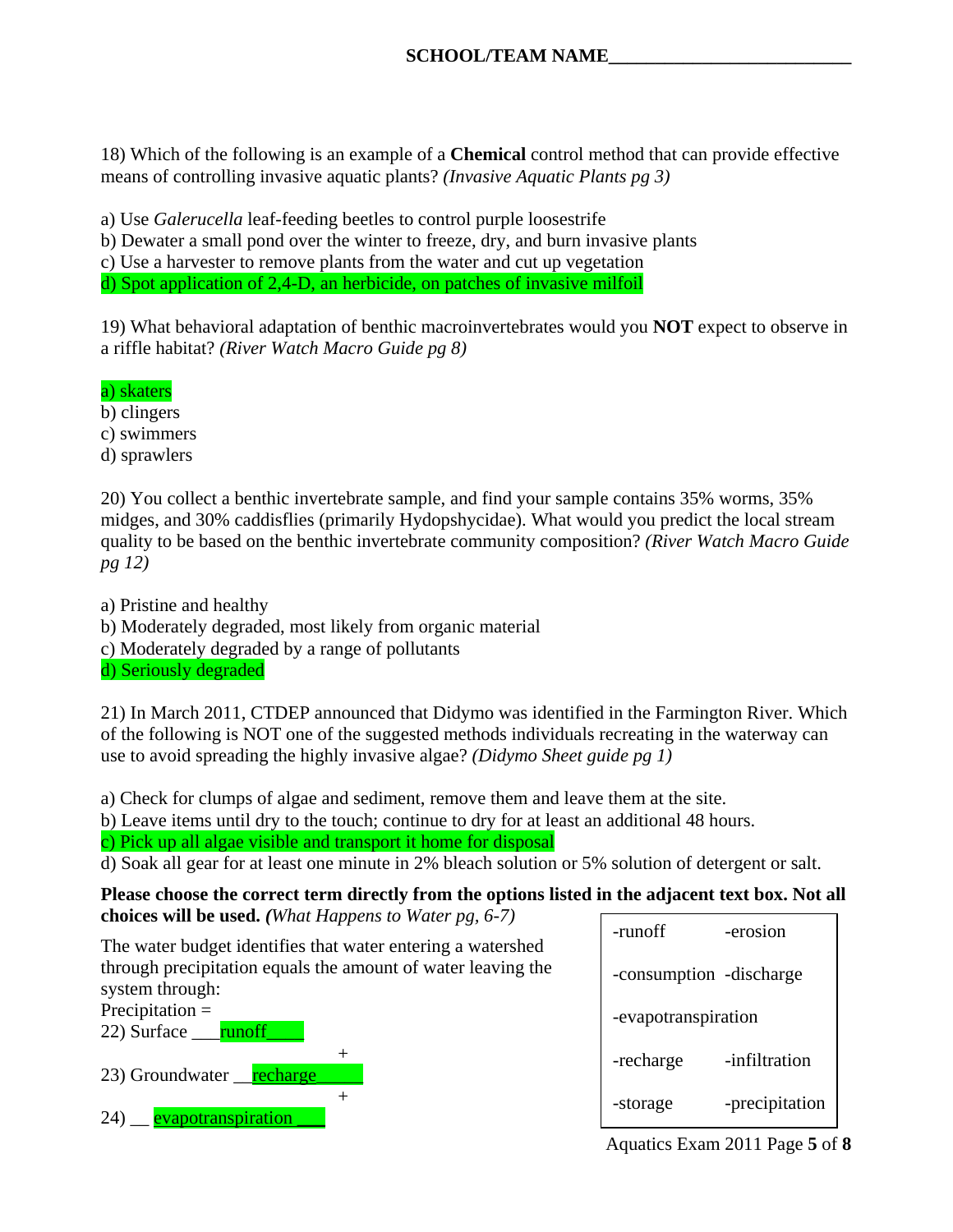25) What local environmental conditions in Long Island Sound are moving to optimal growing conditions for the invasive algae *Grateloupia turuturu*? *(Red Algae Invasion pg 1)* 

a) Increase in dissolved oxygen b) Decrease in nutrient level c) Increase in turbidity d) Increase in average water temperature

**Use the Seafood Watch Handout provided for you to complete the following three questions.**   *(Monterey Bay Aquarium Seafood Watch)* 

You and your team finish a successful day at Envirothon! Since you are on the coast, you have decided to stop for some seafood on your way home. There is a swordfish special available, and it just so happens everyone in your group loves swordfish!

26) Before you order, your Seafood Watch pocket guide reminds you, you should:

- a) Order a soda.
- b) Ask where your seafood comes from, and whether it is farmed or wild-caught.
- c) Go catch the fish yourself.
- d) Not order seafood.
- 27) According to the Seafood Watch guide, which of the following is the best choice for the origin of your swordfish?
	- a) Canada and US harpoon and hand line.
	- b) US
	- c) Imported
	- d) Farmed
- 28) You happen to notice an asterisk next to swordfish on the Seafood Watch guide, what does this indicate?
	- a) Swordfish is especially tasty.
	- b) Swordfish should only be available specific times of the year.
	- c) Avoid these items at all cost.
	- d) Limit consumption due to concerns about mercury or other contaminants.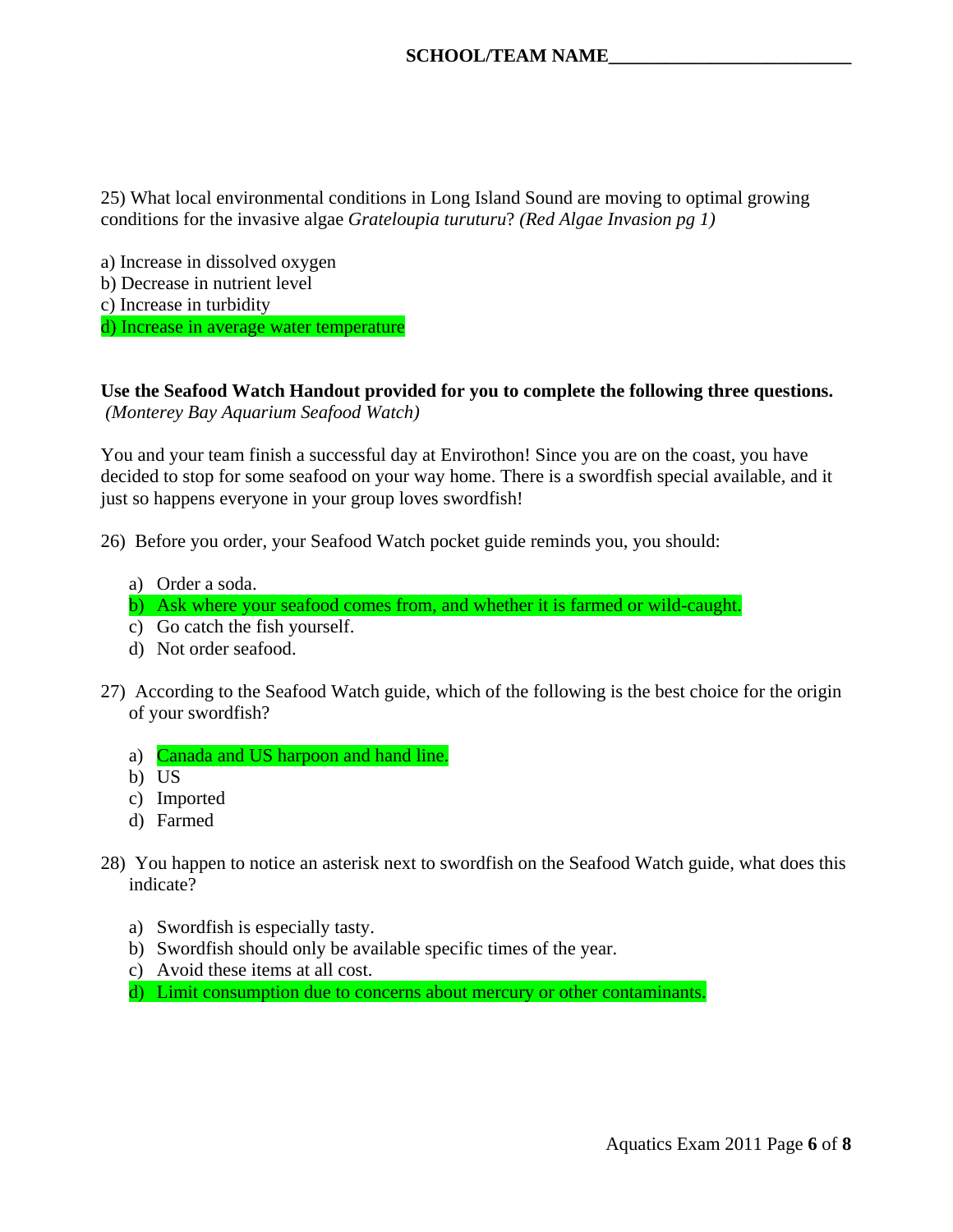#### **SCHOOL/TEAM NAME\_\_\_\_\_\_\_\_\_\_\_\_\_\_\_\_\_\_\_\_\_\_\_\_\_\_**

29) Which of the following organisms must is considered an obligate vernal pool species? *(pg 4 Wicked Big Puddles excerpt)*

a) fairy shrimp

b) American toads

c) spring peepers

d) red spotted newts

30) Under the Long Island Sound Area Contingency Plan, the is the "Federal On Scene Coordinator" in the event of a major oils spill, over 10,000 gallons in the State of Connecticut. *(Sound UPDATE Summer 2010 pg.3)* 

a) Local Fire Department

b) US Coast Guard

c) US Environmental Protection Agency

d) CT Department of Environmental Protection

31) Which of the following organisms in NOT an amphibian? *(Long Island Sound Study pg.9)*

a) marbled salamander b) eastern spadefoot toad c) northern water snake d) mudpuppy

32) Which of the following is NOT a confirmed impact of suspended sediment on aquatic environments?*(Article 14 Stormwater Center Articles pg 1)*

a) Loss of sensitive or threatened species when turbidity exceeds 25 NTU

b) Abrades and damages fish gills increasing risk of infection and disease

c) Suspended sediments are only a minor carrier of nutrients and metals

d) Reduces filtering efficiency of zooplankton in lakes and estuaries

33) The \_\_\_\_\_\_\_\_\_\_\_\_\_\_\_ snowmelt stage produces the highest contaminant total load and most extreme volume of runoff *(Article 3 Stormwater Center Articles pg 17)*

a) Roadside Melt b) Rain-on-snow Melt

c) Pavement Melt

d) Pervious Area Melt

34) **Finish the following statement:** 

I am an estuary

I provide

(ANY answer receives 1 point)